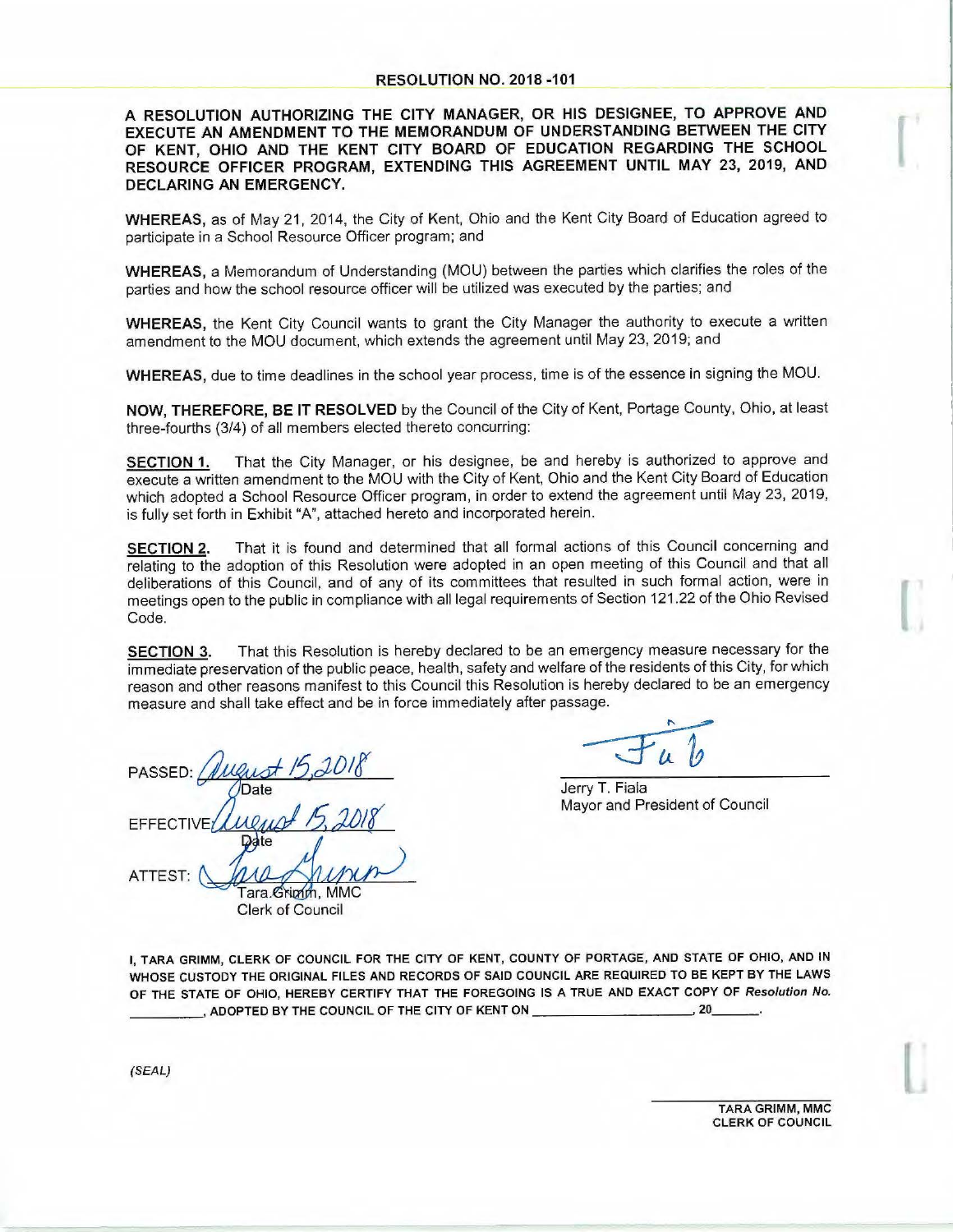## **EXHIBIT "A"**

## KENT CITY - KENT CITY SCHOOL DISTRICT MEMORANDUM OF UNDERSTANDING FOR THE SCHOOL RESOURCE OFFICER PROGRAM

This agreement made and entered into between the City of Kent, a municipal corporation, organized and existing by virtue of the laws of the State of Ohio and the Kent City Board of Education by its duly acting and qualified Superintendent, George Joseph.

Whereas the City and the Board are interested in entering into a contract for the establishment of a school resource officer to provide a more complete liaison between the City of Kent Police Department and the Kent City School System in a cooperative effort to prevent crime and crisis and provide safety and a law enforcement presence.

Therefore the parties, each in consideration for the mutual promises and obligations assumed by the other, agree as follows:

1. The Primary Function of the School Resource Officer (SRO) is to act as a liaison between the City's Police Department and the Kent City School District, residents and businesses impacted by the educational institutions through development and implementation of Public Education and Awareness Program: and to maintain a healthy and productive working rapport with intermediate and secondary level students, parents, and school administrators in the capacity of law enforcement education.

2. The Objective of the School Resource Officer (SRO} is to provide and instill a sense of safety through officer presence. The School Resource Officer (SRO) will focus on developing a rapport with students primarily at the Roosevelt High School and Stanton Middle school to create and maintain a safe educational environment for the students, faculty and staff.

3. The Duties of the School Resource Officer shall be assigned to one full time officer of the Kent Police Department. The officer's assignment will be to fulfill the outlined objectives and functions outlined above, to carry out his duties as further outlined in the School Resource Officer Program Manual and carry out the duties governed by the City of Kent and State of Ohio as a certified peace officer.

4. The position of the SRO is being funded 100% by the Kent Board of Education during the regular school year (approximately August through May}. The City of Kent will fund 100% of the position during the non-school summer quarter when the officer is not performing SRO duties.

If unique circumstances require extending the SRO presence in the schools beyond the regular academic year, the Kent BOE will assume those costs on a pro rata basis. If unique circumstances result in an extended absence (greater than 3 weeks in succession) of the SRO during the regular academic year, the City and Kent City School staff have the authority to negotiate an adjusted pro rata share of funding.

The funding includes base pay, overtime (as requested by the schools) and benefits as listed below and as applicable based on the FOP collective bargaining agreement: